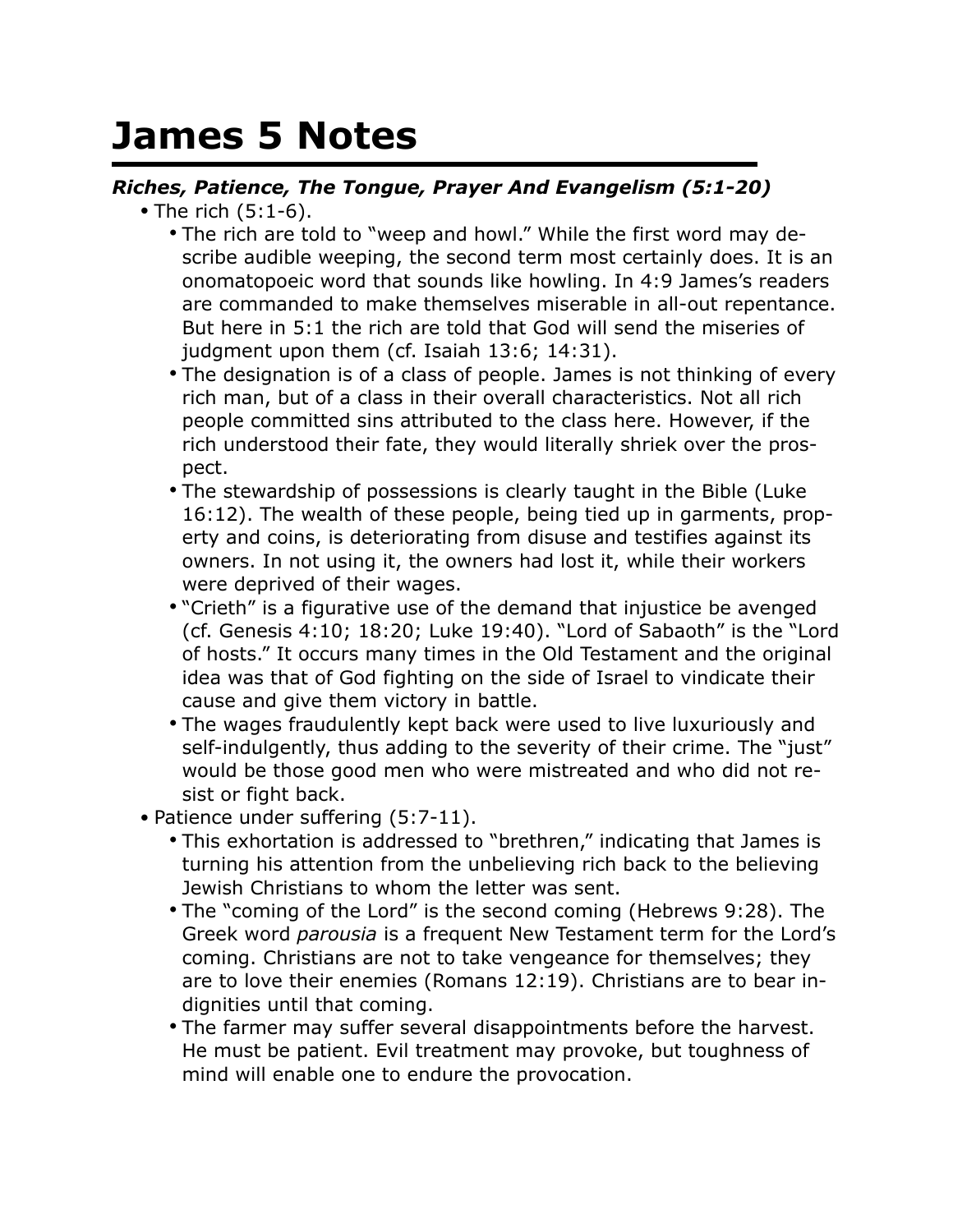- "Grudge not" means literally not to "sigh" or "groan" (2 Corinthians 5:2). Troubles tend to make the impatient complain against even those closest to them. Christians must be patient toward one another as well as toward their persecutors. To groan against brethren is to risk the Lord's condemnation.
- Job is the outstanding example of steadfastness or patience and was well known for this virtue. The Jews were a suffering people from ancient times, and the example of Job loomed large in their memory and discipline (Ezekiel 14:14, 20). The outcome of double restitution to Job proves the mercy and pity of God. James assures his readers that the Lord is no less so toward them, if they will bear their troubles with patience as Job did.
- The tongue (5:12).
	- James is echoing the words of Jesus in Matthew 5:34-37, which forbid the taking of oaths. Jesus and James are referring to the light, casual use of oaths in informal conversation -- not formal oaths in such places as courts of law. God Himself is said to have taken an oath (Psalm 110:4), and Paul sometimes called God to witness (2 Corinthians 1:21; Galatians 1:20).
	- Rather than employing an oath to convince people that a statement is true, Christians should let their "Yea be yea," and their "Nay, nay." That is, they should be honest in all their speech so that when they make an affirmation or denial, people will unquestionably know it is the truth. People are in danger of taking God's name in vain when they carelessly use oaths, and for this they will come under judgment (cf. Matthew 12:36-37).
	- Under the terms of the law an oath "by heaven," etc. (as Moses used in Deuteronomy 4:26), or any other oath not using God's name, would have to be kept or else the swearer brought was brought under the charge of profanity or of forswearing himself. But since these oaths lent themselves to profanity in the way they were used in ordinary conversation, Jesus advised against any use of this type of oath. This is equivalent to teaching that all oaths should be avoided except those in solemn vows and in civil situations where the name of God is not taken in a lesser sense.
- Prayer (5:13-18).
	- Vs. 13 serves as a bridge between the difficulties mentioned earlier (in which the readers are admonished to be patient) and the more specific mention of illness which begins in vs. 14. Prayer is the correct answer or solution to trouble. Prayer is the outpouring of the righteous heart to the Father whom it trusts (Psalm 46:1).
	- Praying in faith and in resignation to God's will enables us to overcome and stand up under all difficulties and to be better in the end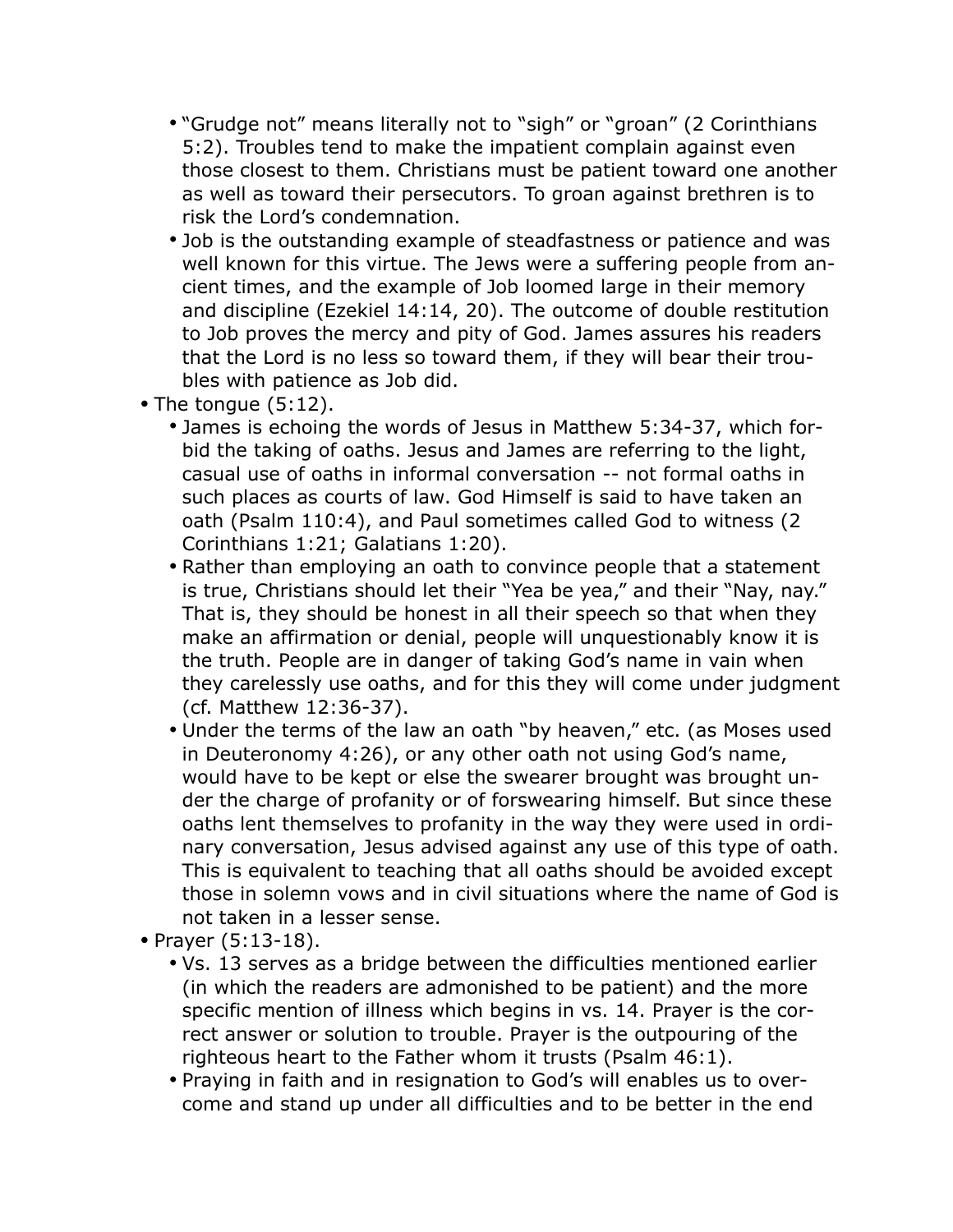for the trouble (Hebrews 12:12-13). When trouble falls upon a group or one member of a group, it is proper to pray (Acts 12:12).On the other hand, under ordinary conditions singing is the natural expression of cheerfulness.

- The "prayer of faith" of the elders is miraculous prayer. Faith was a miraculous gift (1 Corinthians 12:9). The anointing with oil was a sign used to show the special blessing of God (cf. 1 Samuel 16:31; Mark 6:13). Jesus said that these kinds of signs were given to show that He was sent from the Father (John 14:12). Since the gifts were distributed by the laying on of the apostles' hands, the elders would be the most likely to be selected to receive them.
- The word for "sick" means "wasted away or ill" and this argues strongly that James has in mind physical or bodily illness and not spiritual illness as some claim. However, sickness will often make men who are sinful more conscious of their spiritual condition. Illness has been the turning point of many lives. James certainly is not taking the position that calamity is the result of sin. Jesus had already refuted this contention (Luke 13:1-5; John 9:1-3).
- The confession of faults to one another does not refer to the confession to a person of sins committed against him; though, if one is guilty of such, they ought to be confessed and made right. But James is thinking of unburdening our lives to each other at such time as this, in order that we may intercede for one another.
- We also need to pray for one another regarding sickness. Many passages in both Old and New Testaments express the idea that God listens to the man who walks in His ways (Genesis 18:23-32; Psalm 34:12; Proverbs 15:29; John 9:31). The petition of a righteous man avails when it is doing its work, which is petitioning, pleading and begging.
- Elijah had no superhuman powers; he was by nature a human being and nothing more. However, when he prayed that it would not rain, it did not rain for three and a half years.
- The conversion of the erring (5:19-20).
	- In these final verses, James clearly has in mind the sinning Christian, as in 5:15-16. To "err from the truth" means to be deceived and thus led away from the truth or the gospel.
	- One converts a sinner by bringing them to their senses through the word of God by teaching, warning, pleading, admonishing and showing an interest in him. Unfortunately, some put themselves beyond repentance (Hebrews 6:4-6).
	- It is difficult for us to realize the value of a soul because this is beyond our understanding. The best way to realize the value of a soul is to remember what it cost to redeem one -- the blood of Jesus.